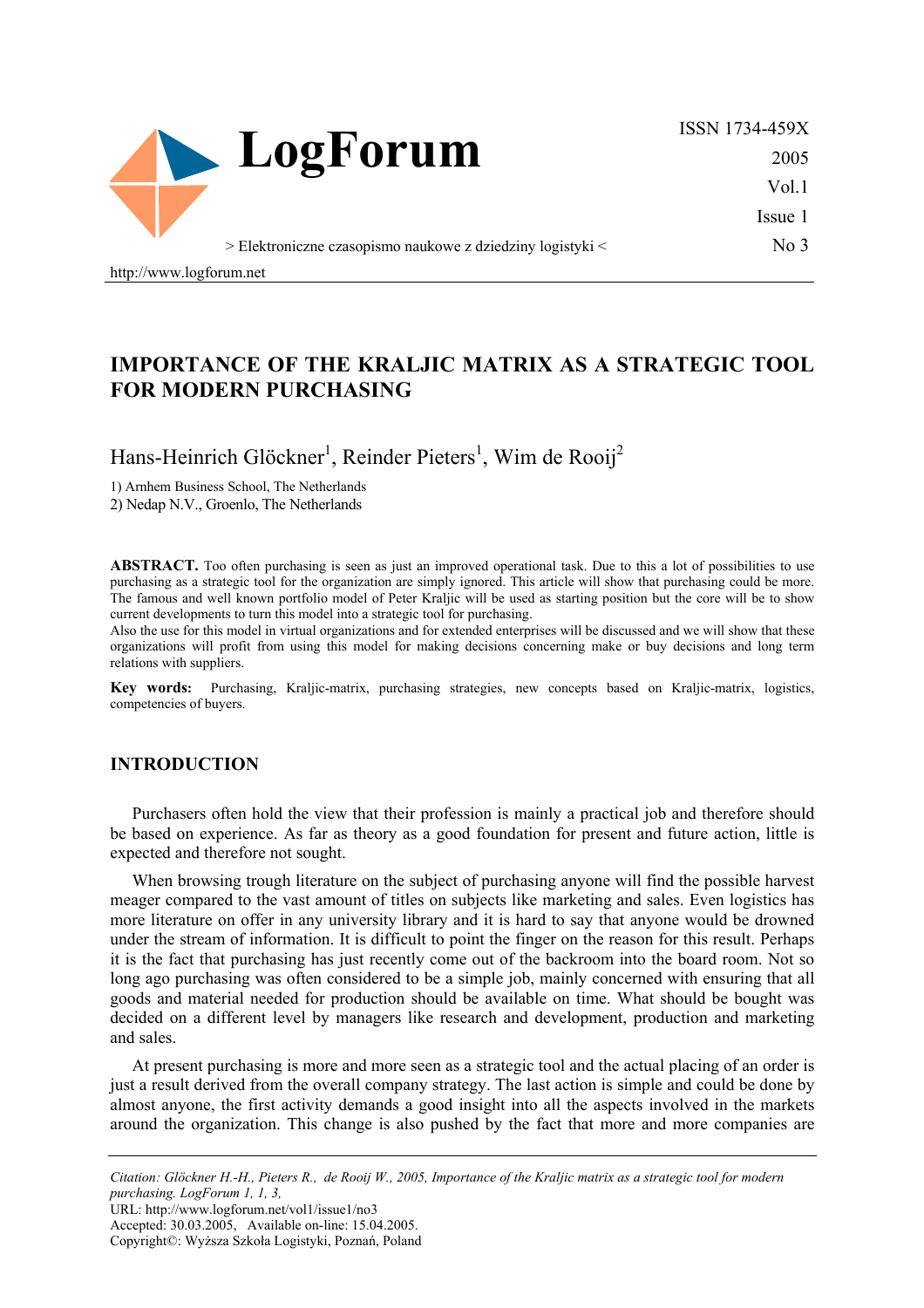reconsidering what will be part of their core business and what could be outsourced to third parties. Areas with low wages lure production away from the traditional industrial countries and this outsourcing strongly increases the volume of purchasing. At present more value is added by suppliers as ever before and this trend shows no tendency flow slowing down. Purchasers have to be more aware as ever before that the survival of the organization depends on their ability to make the right decisions. Experience will still be in demand, but a good theoretical basis is also needed to succeed. Otherwise all knowledge could disappear with the departure of a single purchaser.

Kraljic's article Purchasing must become supply management was published in the Harvard Business Review in 1983. Not a journal directly connected with purchasing but it proved to be just the right platform at that time. In a few years time the article was translated in many languages (Dutch in 1985) and was discussed in articles and handbooks. Since then this model has been around and has become one of the corner stones of modern day purchasing theory. But why received his model such a positive and welcome reception by the profession?

- The time was right for a useful tool for strategic purchasing. Purchasing was growing at a rapid rate and it was realized that a successful supply chain management demanded strategic well founded purchasing instead of just a department which took care of operational and tactical purchases.
- The used medium. Kraljic initially had developed his model just for internal use for the company he was working for at that time and the article had already seen publication in Germany. In order to become the success it had also to be published in English in a journal read by a broad specter of managers of all kinds: CEO's, marketing managers and so on.
- The model itself. The power of the model is its simplicity. It could be understood by purchasers and by non-purchasers alike. Especially the last group was important as they had to understand which purchasing strategy should prevail.

Kraljic divided his model in 4 phases in order to make his model easier to understand:

| Phase 1: Classification        | To determine in which segment of the model<br>fits an article best |
|--------------------------------|--------------------------------------------------------------------|
| Phase 2: Market analysis       | Determine the bargaining position                                  |
| Phase 3: Strategic positioning | To identify the opportunities                                      |
| Phase 4: Action plans          | What to do?                                                        |

For this article we will use the same line as well.

## **Phase 1: Classification**

Kraljic opens his article directly with the core for setting up a long term strategy for purchasing:

1. The strategic importance of purchasing for an organization. This is to be found in the added value due to purchasing, the impact of purchasing on profitability etc.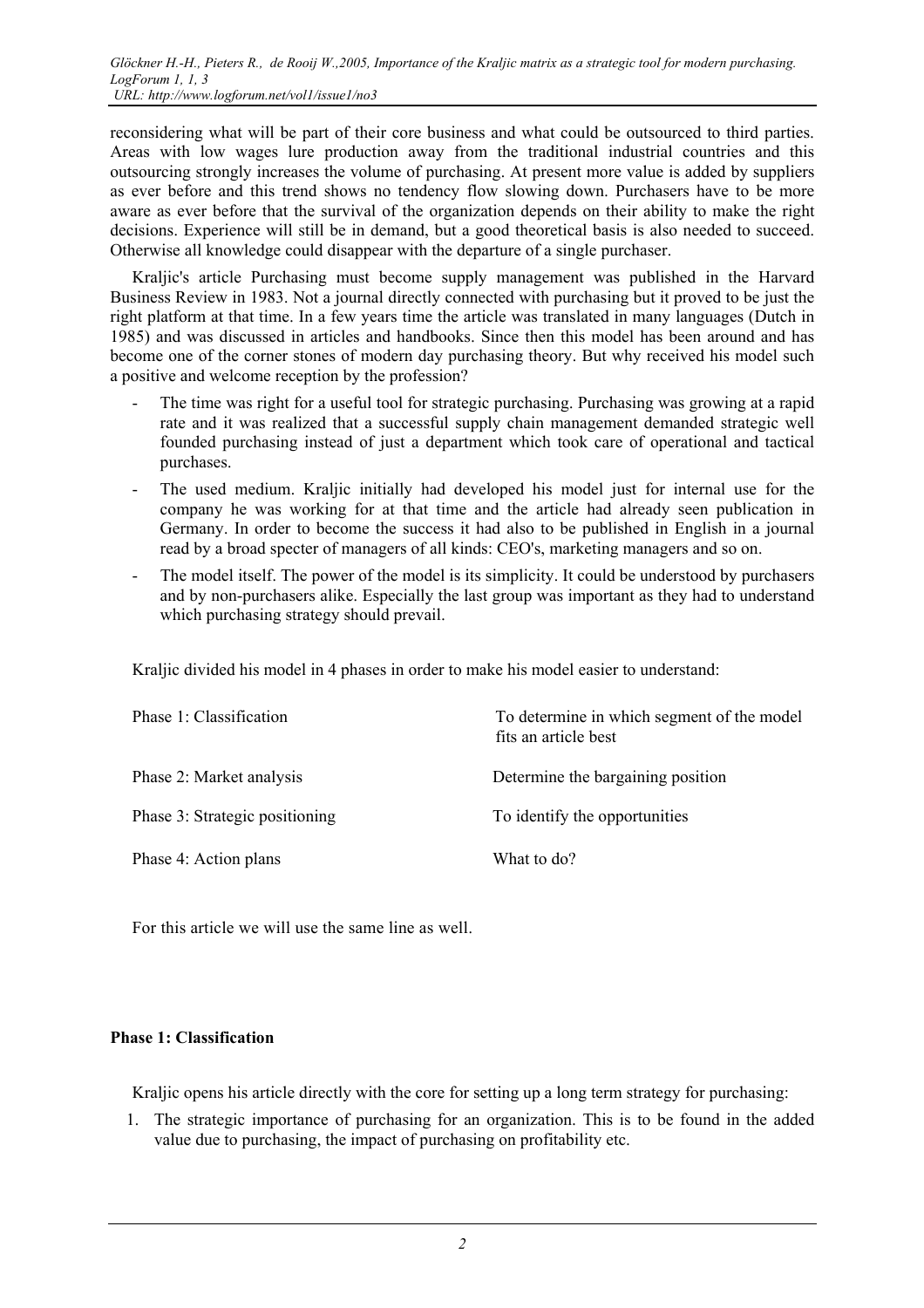*Glöckner H.-H., Pieters R., de Rooij W.F.M.,2005, Importance of the Kraljic matrix as a strategic tool for modern purchasing. LogForum 1, 1, 3. URL: http://www.logforum.net/vol1/issue1/no3* 

2. The complexity of the market. This is determined by the scarcity on the purchasing side, the speed of changes in technology changes, barriers for entry of new suppliers, costs of logistics and monopolies and oligopolies on the supply side.

Kraljic states that new strategies for purchasing could emerge if questions are answered like:

Does the company uses all possibilities for combined purchasing by all departments and divisions?

Could anticipated disturbances and bottlenecks in supply be avoided?

What level of risks is acceptable?

What is the best balance between costs and flexibility when considering make-or-buy decisions?

How could cooperation with suppliers or even competitors strengthen long term relationships with suppliers or could these shared sources be better capitalized?

The model build out of these questions is better known by the figure as shown below:



Fig. 1. Classification of articles Rys. 1. Klasyfikacja produktów

The overall importance of purchasing is determined by aspects like: costs of material, total costs of production, added value, profitability etc. The risks on the supply side is composed of elements like: possible sources, situations of monopolies and oligopolies, speed of progress in technology, obstacles for new suppliers to enter this market, costs of logistics, complexity of the product etc.

Kraljic [1983] gives for each segment suggestions for the purchasing policy as given in the next table: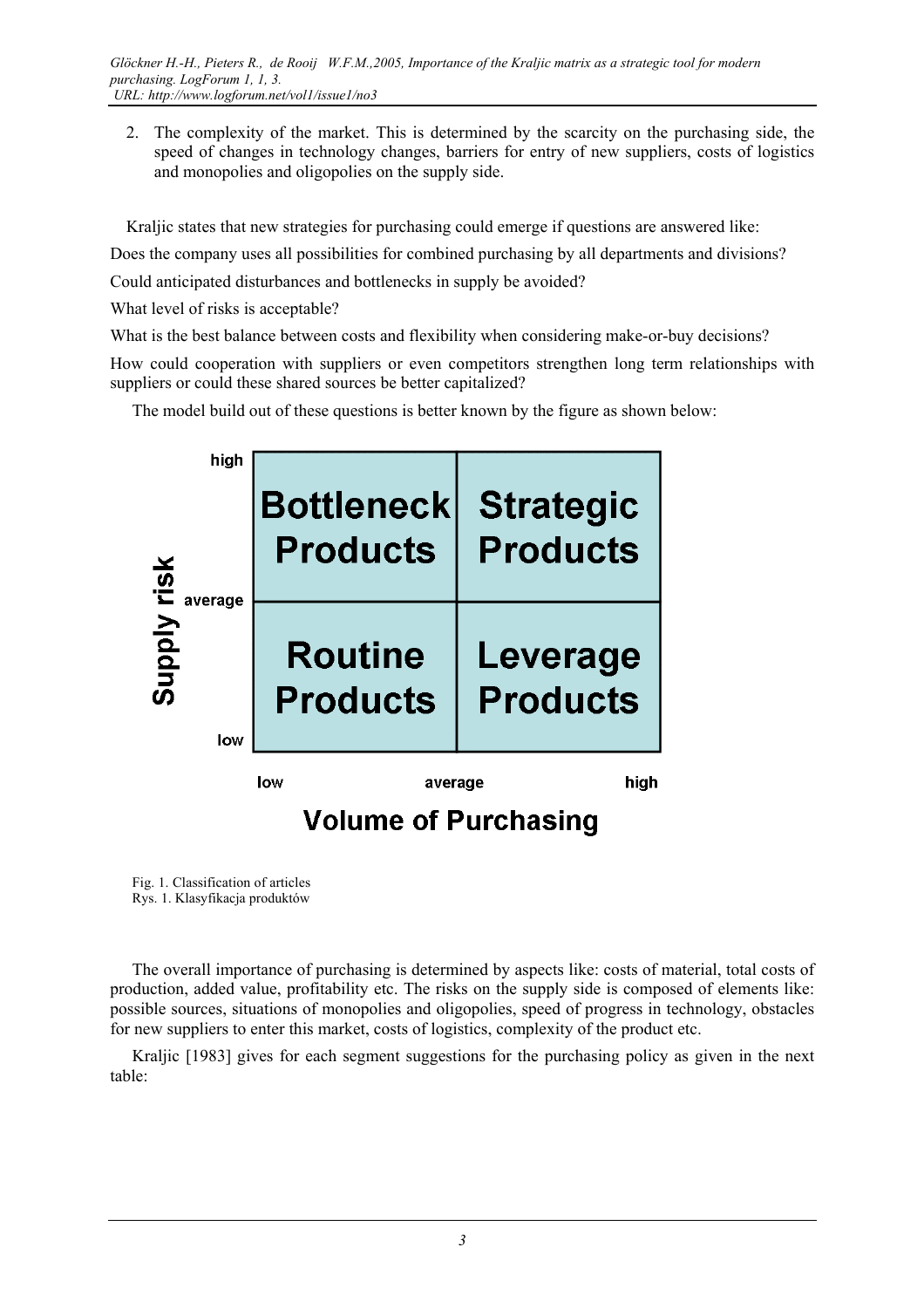*Glöckner H.-H., Pieters R., de Rooij W.,2005, Importance of the Kraljic matrix as a strategic tool for modern purchasing. LogForum 1, 1, 3 URL: http://www.logforum.net/vol1/issue1/no3* 

> Table 1. The different purchasing strategies Tabela 1. Różne strategie zakupowe

|                                         | Non critical<br>items                                 | Leverage items                                     | <b>Bottleneck items</b>                                                    | <b>Strategic items</b>                                           |
|-----------------------------------------|-------------------------------------------------------|----------------------------------------------------|----------------------------------------------------------------------------|------------------------------------------------------------------|
| Procurement<br>focus                    | purchasing<br>management                              | materials<br>management                            | sourcing<br>management                                                     | supply<br>management                                             |
| <b>Time</b><br>horizon                  | limited <sup>-</sup><br>normally 12<br>months or less | varied, typical<br>12 to 24 months                 | variable, depending<br>on availability<br>versus short term<br>flexibility | up to 10 years<br>determined by<br>long term<br>strategic impact |
| <b>Key</b><br>performance<br>indicators | functional<br>efficiency                              | cost/price and<br>material flow<br>management      | cost management<br>and reliable short-<br>term sourcing                    | long term<br>availability                                        |
| <b>Items</b><br>purchased               | commodities<br>and some<br>specific<br>materials      | mix of<br>commodities<br>and specific<br>materials | mainly specified<br>materials                                              | scarce and/or<br>high value<br>materials                         |
| <b>Typical sources</b>                  | established local<br>suppliers                        | many suppliers<br>mainly local                     | global,<br>predominantly new<br>suppliers with new<br>technology           | established<br>global suppliers                                  |
| <b>Supply</b>                           | abundant                                              | abundant                                           | production based<br>scarcity                                               | natural scarcity                                                 |
| <b>Decision</b><br>authority            | decentralized                                         | mainly<br>decentralized                            | decentralized but<br>centrally<br>coordinated                              | centralized                                                      |

## **Phase 2: Market Analysis**

So now we know what we are looking for but we still have to obtain a good idea what are the positions and possibilities of all parties concerned on the market. For all combinations of company and product this will be completely different and it will be subject to change over time. Positions on the market are a relative phenomenon and an advantage can easily turn into a liability if one is not careful enough. Kraljic [1983] gives for some aspects a further explanation like:

- *Use of supplier's capacity*. The purchaser runs a high risk of non delivery when using most of the available capacity of a supplier. But a continuously low level of used capacity could indicate a product at the end of its life cycle. An item like that could easily be given up.
- *Costs break even point*. A supplier who breaks even at a used capacity of 70% should be expected to accept a lower price as if he only passes this point at a rate of 80%. On the other hand he could be less eager to accept any order in the first compared to the second situation as he passes this point at an earlier stage.
- *Volume of purchase*. It is a known fact that a price for an item tends to fall when purchased in larger quantities.
- *Potential costs in case of no delivery or insufficient quality.* Taking on a new supplier also implies taking on new risks. Little or insufficient information is available as the relationship is still in its infant stage.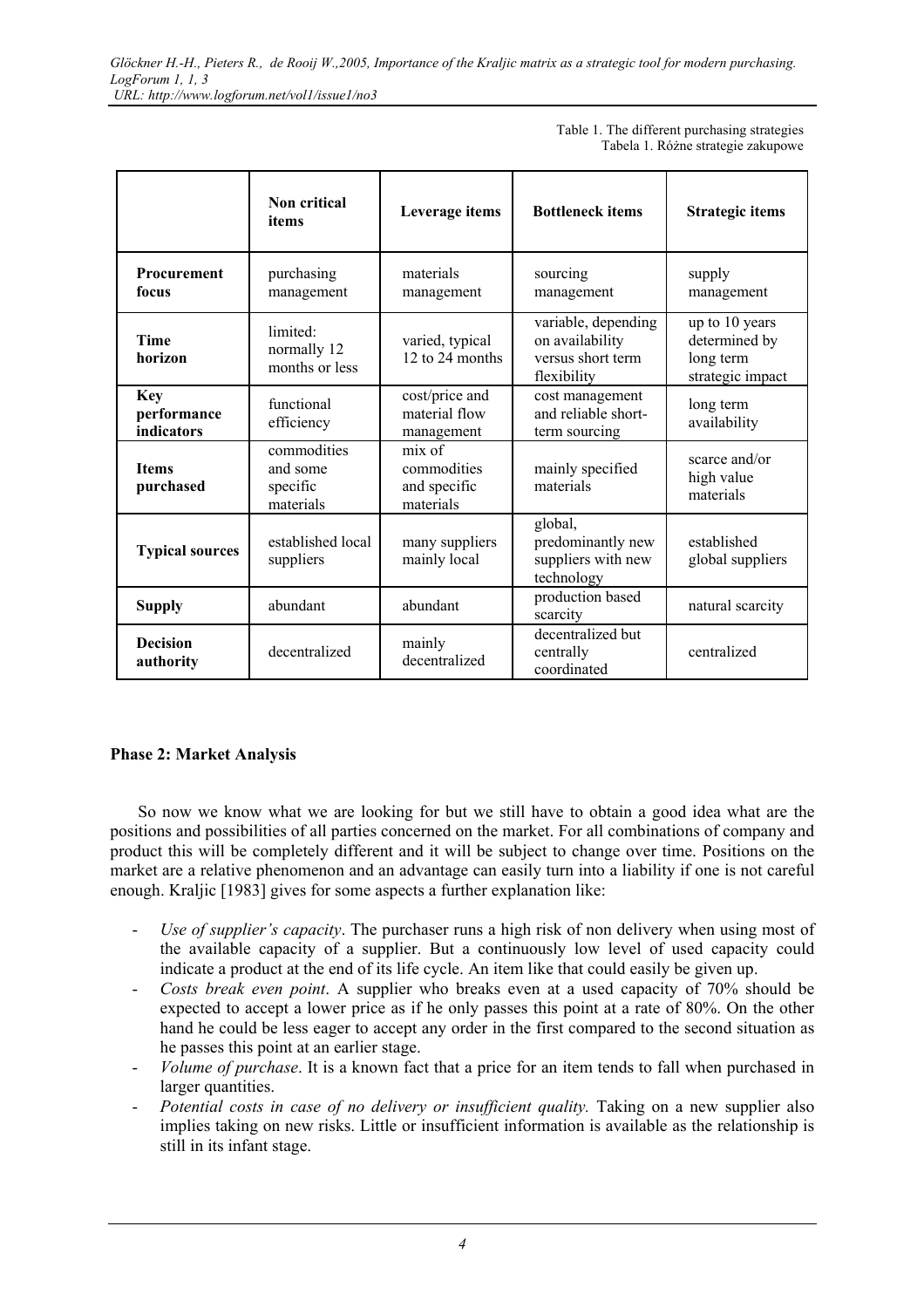## **Phase 3: Strategic Positioning**

Now we have to ask ourselves the question "can we achieve this?" To answer this question we could make use of the matrix as given below. It depicts the possible situations of the power position of the supplier compared with the power of the purchaser.



Fig. 2. The Purchasing Portfolio Matrix [Kraljic 1983] Rys. 2. Macierz portfolio zakupów [Kraljic 1983]

Once it is discovered that the own company possesses a dominant position on the market and that in comparison the position of the selling party is relative weak a reasonable aggressive approach is advisable. In such a way one can exploit its good position in the market. In this situation a purchaser should be able to achieve a positive contribution by aiming for low prices and favorable contracts. The approach should be not too aggressive as it could have a negative impact on long term effects.

An other more defensive strategy is advisable for goods where the market position is less favorable. In this case one should look for new potential suppliers or for possible substitutes for the products. Also more money could be spend on purchase marketing or supplier management. Perhaps it might be a sound idea to spend more on research and development (R&D) or on increasing the production capacity at the suppliers. In short, purchasing has to diversify in order to spread risks.

In the remaining field in the purchasing portfolio matrix we find the situation in which we may expect to have little or no advantage for all parties concerned. Cost could go up by a meek approach but an aggressive attitude could damage any possible relationship. A purchaser should try to find equilibrium between these two extremes.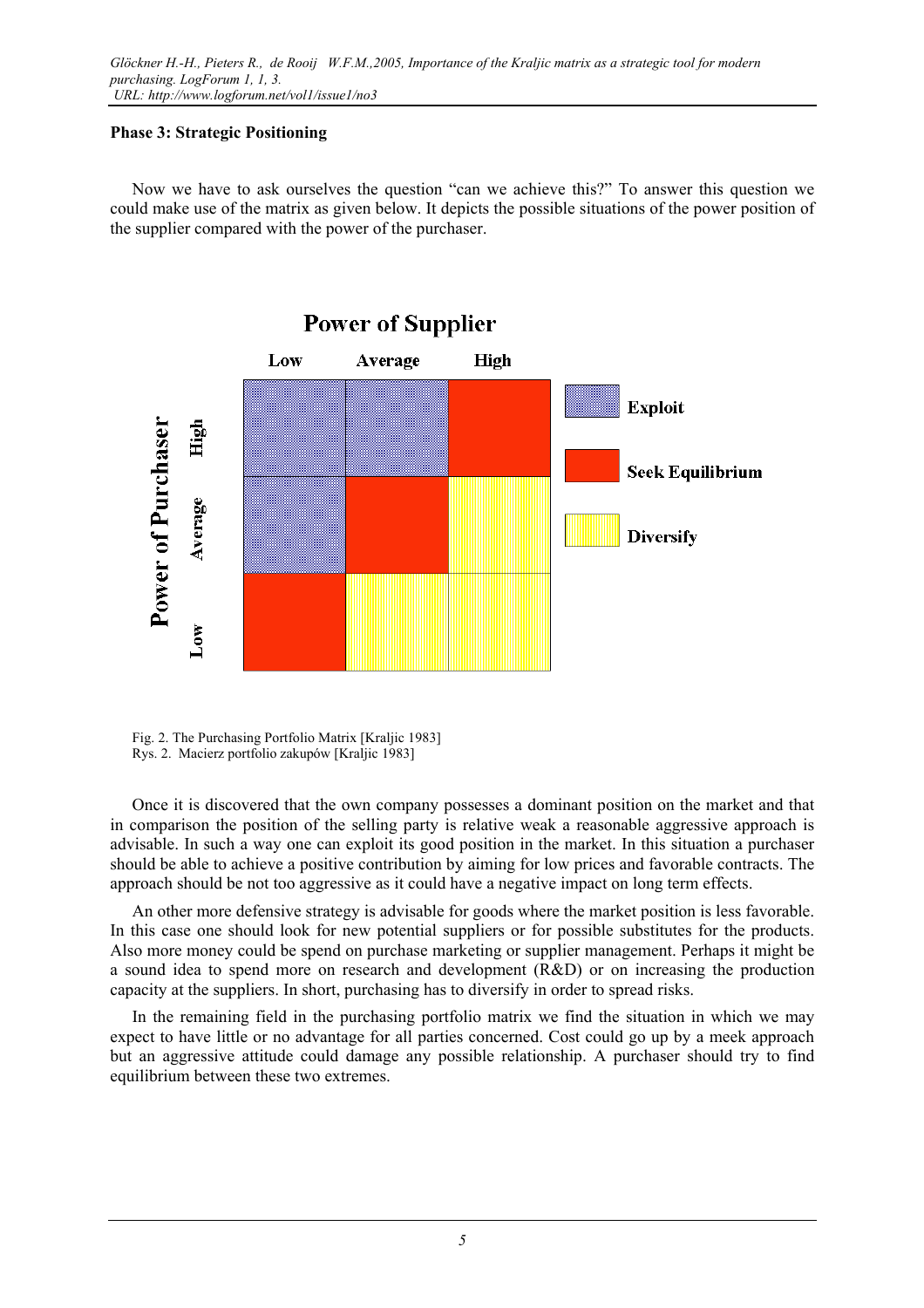## **Phase 4: Action Plans**

Finally we know what we want and what we may expect to be able to get. After analyzing this information we should set up a plan of action. In the table below possible policies as found in the purchasing portfolio matrix are placed next to each other using aspects like volume, price etc.



Table 2. Possible Purchasing Policies for the Purchasing Portfolio Matrix [Kraljic 1983] Tabela 2. Dostępne polityki zakupowe dla macierzy portfolio zakupów [Kraljic 1983]

| <b>Policy issues</b> |                       |                                |                                   |
|----------------------|-----------------------|--------------------------------|-----------------------------------|
| Volume               | spread                | keep or shift carefully        | centralize                        |
| Price                | press for reduction   | negotiate<br>opportunistically | keep low profile                  |
| Contractual coverage | buy " on the spot"    | balance contract and<br>spot   | ensure supply through<br>contract |
| New suppliers        | stay in touch         | selected suppliers             | search vigorously                 |
| Inventories          | keep low              | use stock as buffer            | bolster stock                     |
| Own production       | reduce or don't enter | decide selectively             | build up or enter                 |
| Substitution         | stay in touch         | pursue good<br>opportunities   | search actively                   |
| Value engineering    | enforce supplier      | perform selectively            | start own program                 |
| Logistics            | minimize costs        | optimalize selectively         | secure sufficient<br>stocks       |

## **Case: Application of the model with Shell Netherlands BV**

The scheme below is based on a lecture by a supplier on the use of Kraljic at Shell BV in the Netherlands. Possible actions are given on basis of this scheme for each of the four positions on the Kraljic model for:

- 1. What to do in the future?
- 2. What the core of the policy should be?
- 3. What to do if the supplier is not satisfactory and
- 4. What could be the expected benefits?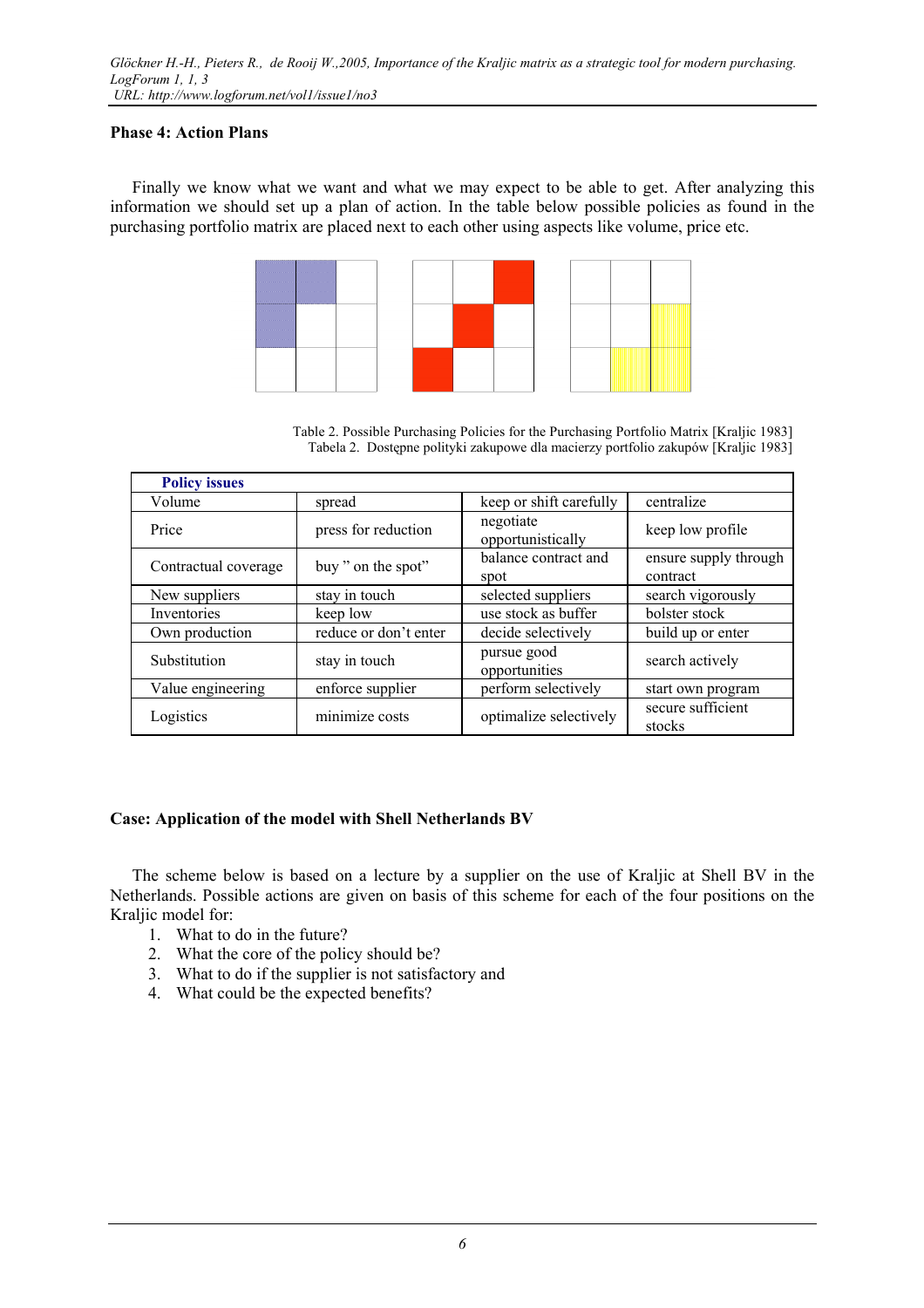

Fig. 3. Use of Kraljic at Shell BV [Pieters 2004]

Rys. 3. Zastosowanie matrycy Kraljic w Shell BV [Pieters 2004]

## **Modern day usage of the model**

Time has not stood still and it would be bad for any profession if no development would be made in its theoretical basis. During its existence, the Kraljic's model has proven its value. Gelderman [1999] states it very clearly:

## *In the mean time the portfolio approach of Kraljic has been embedded in the basic theory to which every purchaser should have directly access to.*

But the model lacks an active dynamic character. In his dissertation Gelderman [2003] added this by showing the consequences in the model. Kraljic is not a moment shot but needs to be adjusted and checked every time again in order to obtain the maximum results from it. The purchaser should always know what he wants to achieve. According to Gelderman the core of all purchasers' action should be in the case of leverage products to make the shareholders happy by increasing profit through low costs. Instruments could be found in reverse auctions. For routine products profit is to be made through reducing handling connected with purchasing. Little or no honor is to be found with these goods, so try to do it with less people. The instruments in this case are for instance E-procurement and E-ordering. In the case of strategic articles Kraljic proposes a partnership with a supplier. Easily said as done. Most of the attempts to set up these schemes will fail. Relationships in purchasing have a lot in common with human relationships. Trust is often the stumbling stone to build something lasting. Still partnership is the key to success in this segment of the model. But just as with some situations with bottleneck products, you could face an impossible task. Some aspects go beyond your control and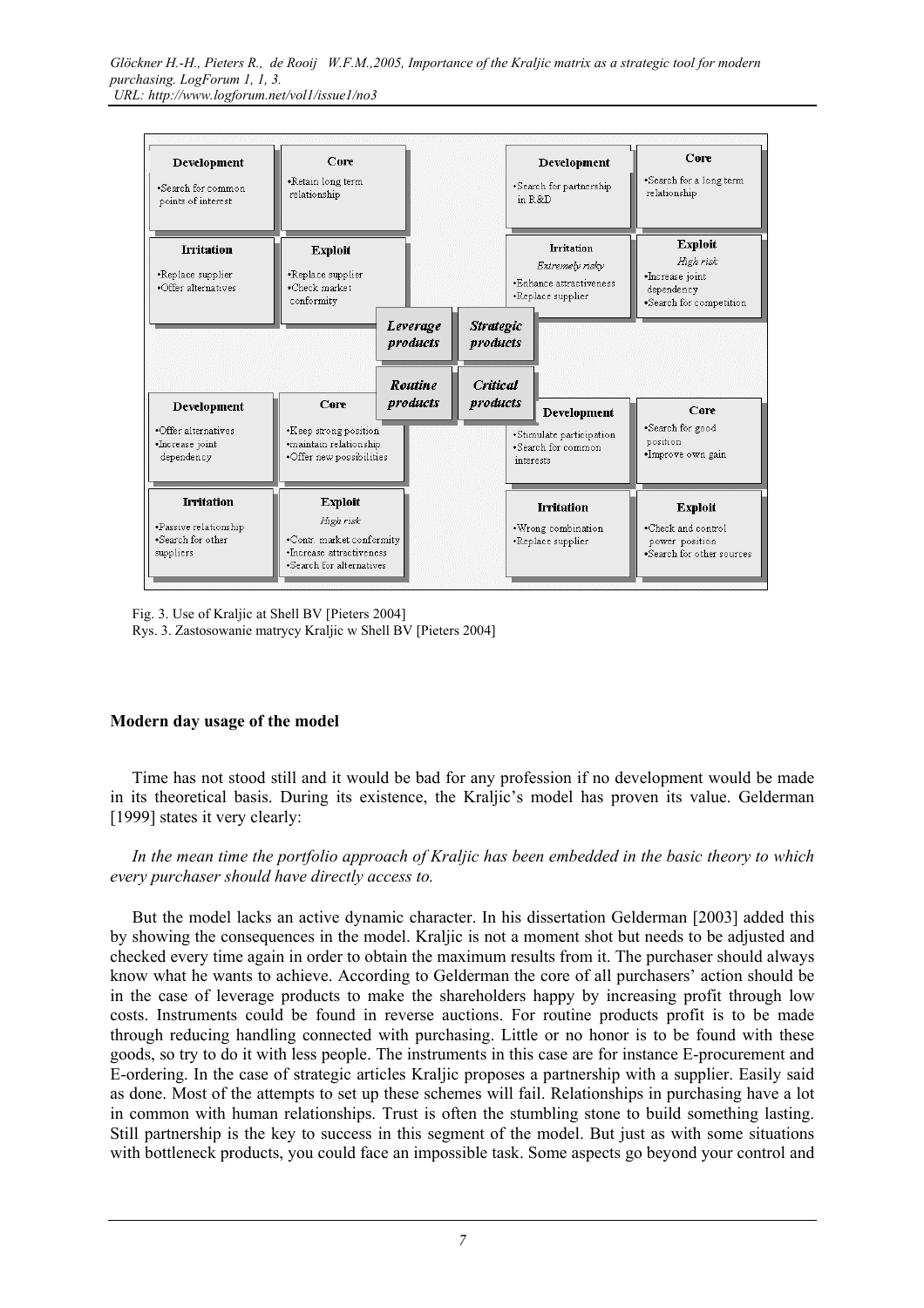you could be too small to change them. In this case the only thing you can do is to accept your lot and hope for a brighter future.



Fig. 4. Purchase Strategies in Portfolio [Gelderman 2004] Rys. 4. Strategie zakupowe w portfolio [Gelderman 2004]

## **Kraljic and Monczka**

Kraljic is not the only well know name in purchasing. Next to Kraljic we also have Robert Monczka. His model knows a completely different setup. Models are just simplification of reality; every trial to get a grip on this reality is welcome. Monczka has a completely different opinion of the purchasing process. In his book *Purchasing and supply chain management* [2002] no reference is made to Kraljic's model. We think that Monczka has missed a great opportunity as the use of both models will increase the possibility to gain a better theoretical insight. But theoretic framework of purchasing is not finished yet. Just like Porter, who has found a permanent place in the theory of marketing, so Kraljic will take for ever a place of honor within the theoretical basis for purchasing.

#### **Kraljic and the future**

Most purchasers will not like to hear it but purchasing is part of the logistics process. Changes taking place within the supply chain will have an impact on our behavior within purchasing. With this picture in mind it is interesting to ask whether it is possible to use the model of Kraljic to predict these consequences for new developments in the supply chain. In this case some interesting developments are mentioned by Harrison and Van Hoek [2002]:

- Globalization of the supply chains while at the same time products will be produced for local markets.
- The technological possibility of achieving low-cost integrated flows of information for partners in the supply chain.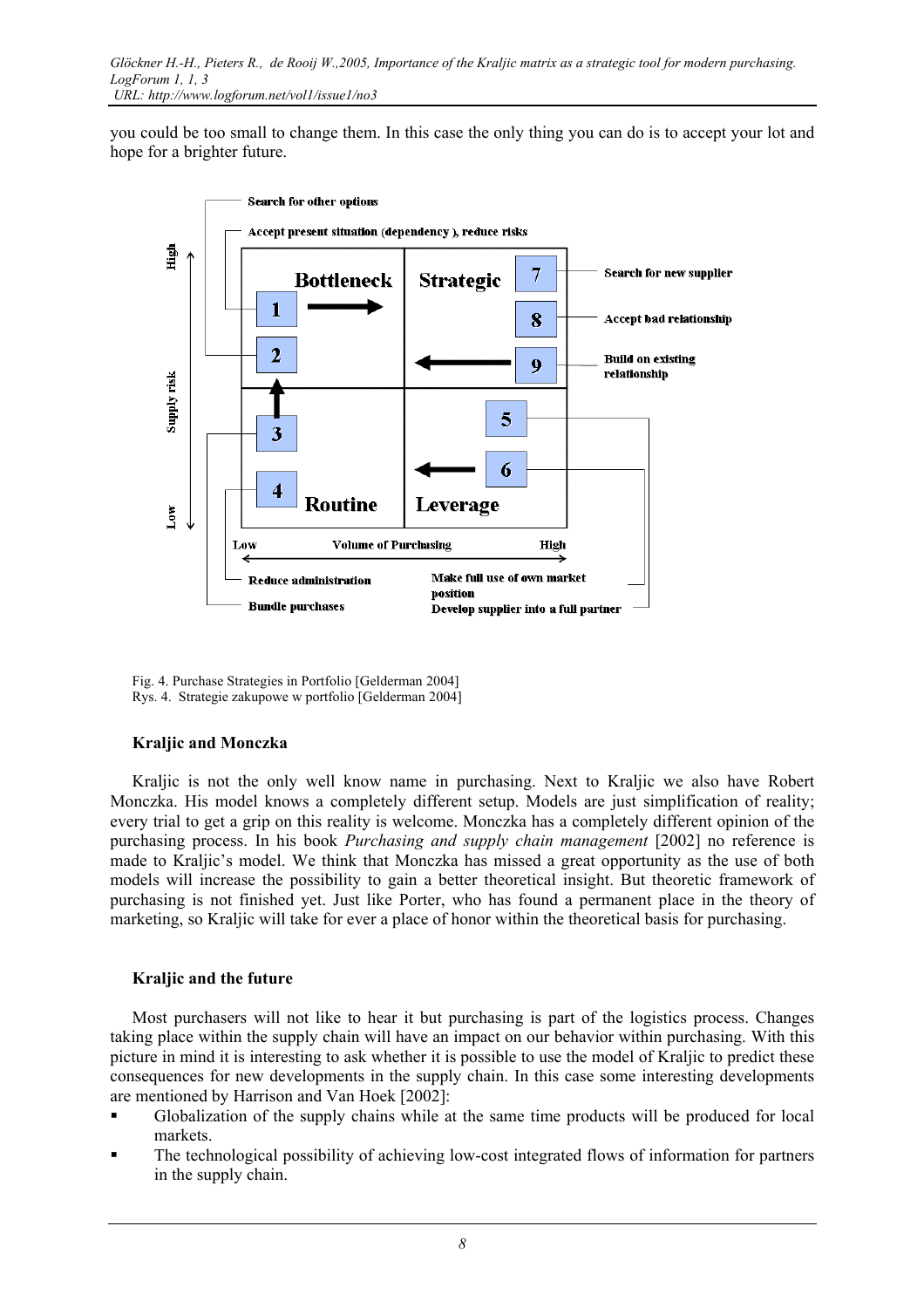Improved ability of companies to produce and distribute more customer specific products and services while at the same time retaining a competitive edge as far as lower costs and shorter product life cycles are concerned.

These developments require an improved flexibility in the supply chain in order to cope with new and/or changed customer demand and/or to respond quickly to changed circumstances in a dynamic environment. One of the most important requirement for this flexibility is to be found on the one hand in an increased speed in the flows of goods and services, and on the other side in being embedded in a flexible network of suppliers in such a way that changes can easily be coped with.

During recent years these developments have led to the creation of new forms of cooperation within the supply chain.

1. Virtual organizations

A virtual organization is a group of companies working like one. The customer is often not even aware that he is dealing with multiple companies. The borders between developers and/or supplier and/or producer are becoming vague. The exchange of information will play a central role in order to allow management to adjust and integrate all individual processes. Cooperation should result in synergy. A virtual organization is in principle a chain of relationships between partners based on common usage of data in order to use all changes to create added value and concur the market. A virtual organization could create its own identity by setting up its own brand and labels. Virtual organizations often have a temporary character due to product life cycles.

2. Extended enterprises

The concept of "extended enterprise" implies a perfect fit between all processes within the supply chain in. The main goal is to develop innovative products, to produce and distribute these high quality products against short delivery times and an acceptable sale price. This will result in changes in B2B business like reduction of suppliers, programs for supplier's development, integration and early involvement of suppliers in product development, integrated information systems and centralization of stocks and inventories.

Even if these two concepts should be considered to be just fads, there is no denying that the direction of some developments in some branches will take this course.

What will be the consequences of these developments for purchasing and what about the application of Kraljic's model?

The decision for forming strategic partnerships will be taken on a strategic level. Often the purchaser will not be involved in this decision. This is due to the fact that other aspects like long term overall strategies or trust are more important. The purchaser is expected to operate within this strategic framework once the decision has been taken. He is expected to deal and manage all aspects within this new position. He should be able to integrate strategic decisions on tactical and operational levels inside his own organization as well as within his suppliers. This requires good skills project management, logistics, ICT, commerce and communication.

An other aspect with virtual organizations is the increasing role played by the purchase of services like facility and ICT-services. One could ask with whom the responsibility for these purchases should be laid in the own organization. According to a survey, purchasing should have an important voice at purchasing both product or non-product related goods and services. Purchasing should coordinate the various requests and ensure that standardized contracts facilitate the communication between internal users and suppliers.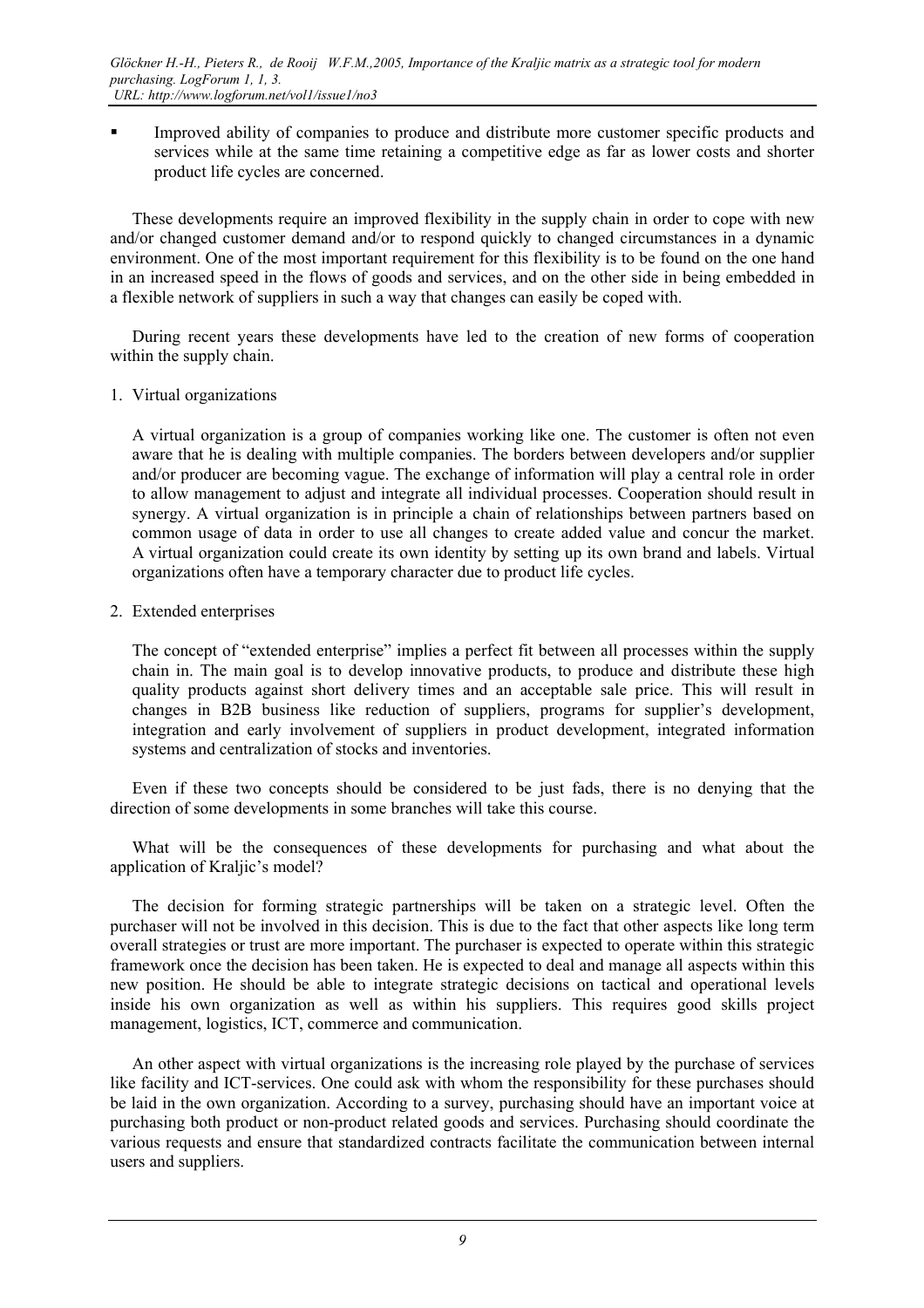Time is the third important aspect. Innovative organizations that develop a lot of new products and processes need an always changing network of partners and suppliers. Production and sale of these products could go up and down rapidly and this implies a flexible and attentive supply department. Competitors and/or copy cats will enter the market and soon this market will be overflowed with similar products. This implies that purchased goods and services now considered to be strategic suddenly become routine products. This change requires that purchasing is faced with new questions and challenges. A thorough understanding of the market and the dynamism on this market is essential.

What could be the role of the model of Kraliic in such a situation?

It is certain that the dynamics on the purchase side will increase:

- Structure and volume of products and services bought can change relatively quickly
- By using more partnerships we will see old power positions disappear and regroup.

The purchaser will frequently have to adjust his purchasing strategy as a result of all of these changes. In this case it could be advisable to check bought raw material, commodities and services on a frequent basis, in such facilitating placing these goods and services into the model's segments, and also to take stock of the power positions within the logistic chain. It is also advisable to check on a regular basis the composition of these segments and to evaluate the present situation. If necessary this should be actualized and used to reconsider the negotiations with the supplier.

As a final conclusion we can honestly state that we see a bright future for the model of Kraljic!

## **REFERENCES**

- Baily P., Farmer D., Jessop D. and Jones D., 1998, Purchasing Principles & Management,  $8<sup>th</sup>$  ed. Prentice Hall/ Person Edication Ltd. Harlow.
- Christopher M., 1998, Logististics and Supply Chain management. Pearson Education Ltd.
- Gelderman C. J., Albronda B.J., 1999, Professioneel inkopen. Educatieve Partners Nederland BV Houten.
- Gelderman C. J., 2003, De inkoopportfolio. Kluwer Deventer.

Harrison A., Van Hoek, R., 2002, Logistics Management and Strategy. Pearson Education Limited.

- Kraljic P., 1983, Purchasing must become supply management. Harvard Business Review, p 109-117.
- Monczka R., Trent R. and Handfield R., 2002, Purchasing and supply chain management. Thomson Learning, Cincinnati.
- Nijs W., 1994, Grondslagen van de inkoop; een eigentijdse benadering, 4<sup>de</sup> druk,Kluwer Bedrijfswetenschappen/NEVI, Deventer.
- Pieters R., 2003, Praktische logistiek. MBES Arnhem.
- Ruepert P. W. G., Beoordeling Facilitaire inkoop, [http://www.nevi.nl/media/docimages/BeoordelingF](http://www.nevi.nl/media/docimages/Beoordeling)acilitaireinkoop.pdf
- Weele A. J. van, 2001, Inkoop in strategisch perspectief. Kluwer, Deventer.